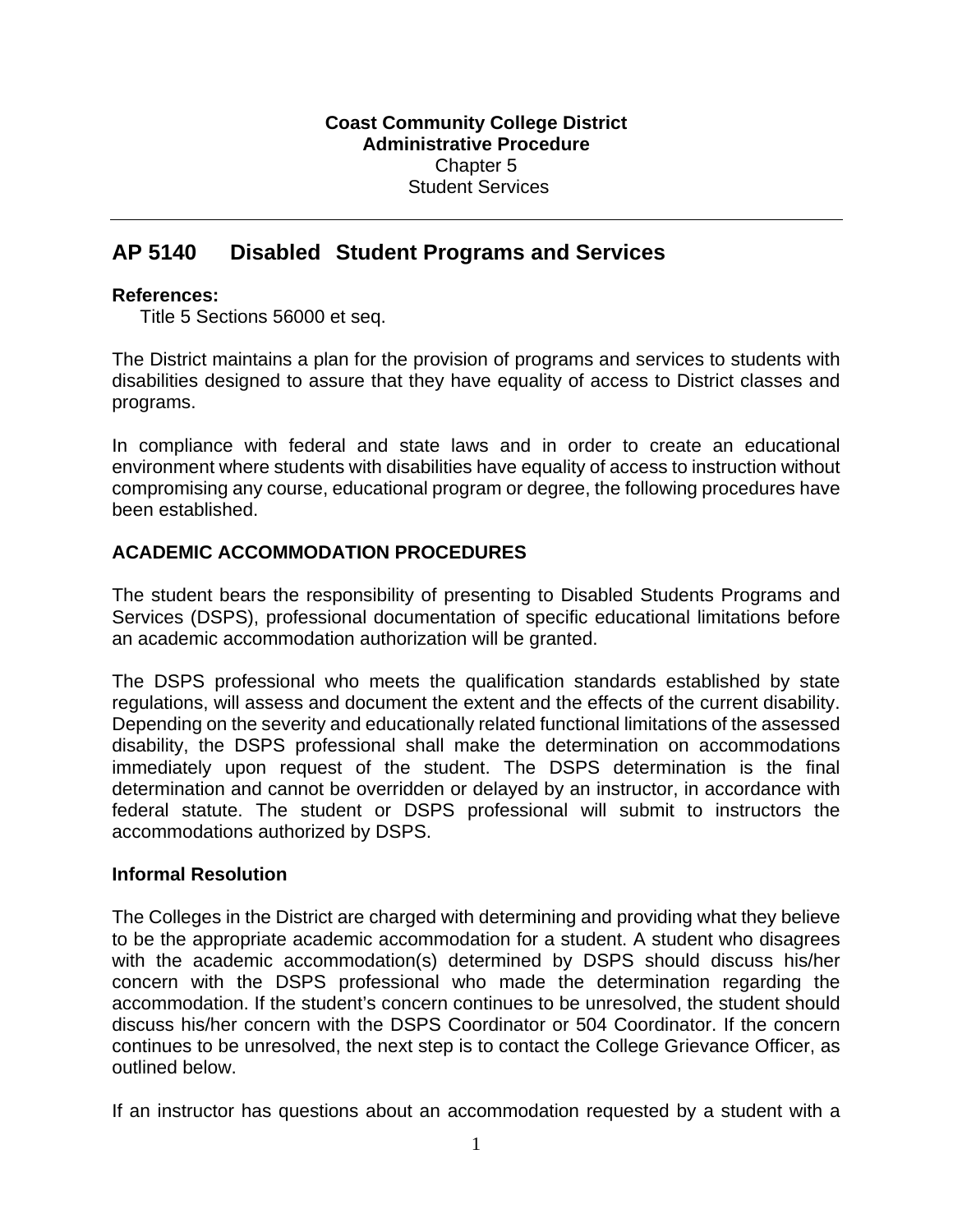verified disability, the instructor should immediately contact the DSPS professional who authorized the accommodation(s). However, the instructor cannot delay the DSPS determination for an accommodation. Informal meetings and discussion among the instructor, Department Chair or designee, the student, the appropriate members of DSPS and/or other appropriate members of the college community are essential at the outset, and need to be completed within five instructional days following the request for the accommodation.

If no informal resolution can be reached within five instructional days and the student still disagrees with the DSPS determination, the DSPS professional, student, or instructor will refer the matter to the Division Dean (of the area to which the course/instructor is assigned).

If the Division Dean cannot informally resolve the issue, he/she will notify the College Grievance Officer in writing within five instructional days. The College Grievance Officer will then proceed with the Academic Accommodation Hearing process (see below).

The accommodation originally authorized by DSPS will be allowed during which time a resolution will be achieved. If the decision of the Academic Accommodation Hearing Committee (see below) is that the accommodation is not reasonable, the accommodation will either be modified or rescinded depending upon the committee's recommendations.

## **COURSE SUBSTITUTIONS**

If the student and the academic department mutually agree upon a course substitution, and the proposed course substitution meets the requirement of comparable concept mastery, the course substitution will be granted by the College Vice President of Instruction. If the academic department has denied a student's request for course substitution and the student remains unable to complete a course, the following steps must be completed.

- 1. The student must file a written, formal request for course substitution with DSPS. This request must be received by DSPS prior to enrolling in the student's final semester to avoid last-semester negotiations.
- 2. A preliminary review of the student's disability-related need for a course substitution will be made taking into account the unique needs of each student. This review must be conducted by a team of appropriate professionals within DSPS, including the DSPS Coordinator. Sufficient written documentation that the student meets all standardized criteria established by Title 5 and the Chancellor's Office relevant to the student's disability must be demonstrated to the DSPS office in order to proceed with a formal request.
- 3. If the DSPS team determines that the above requirements are met, it will develop an educational plan for the student that addresses the student's particular disability, immediate and future educational and career goals and how this particular course substitution will affect any prerequisite, graduation or transfer requirements detailed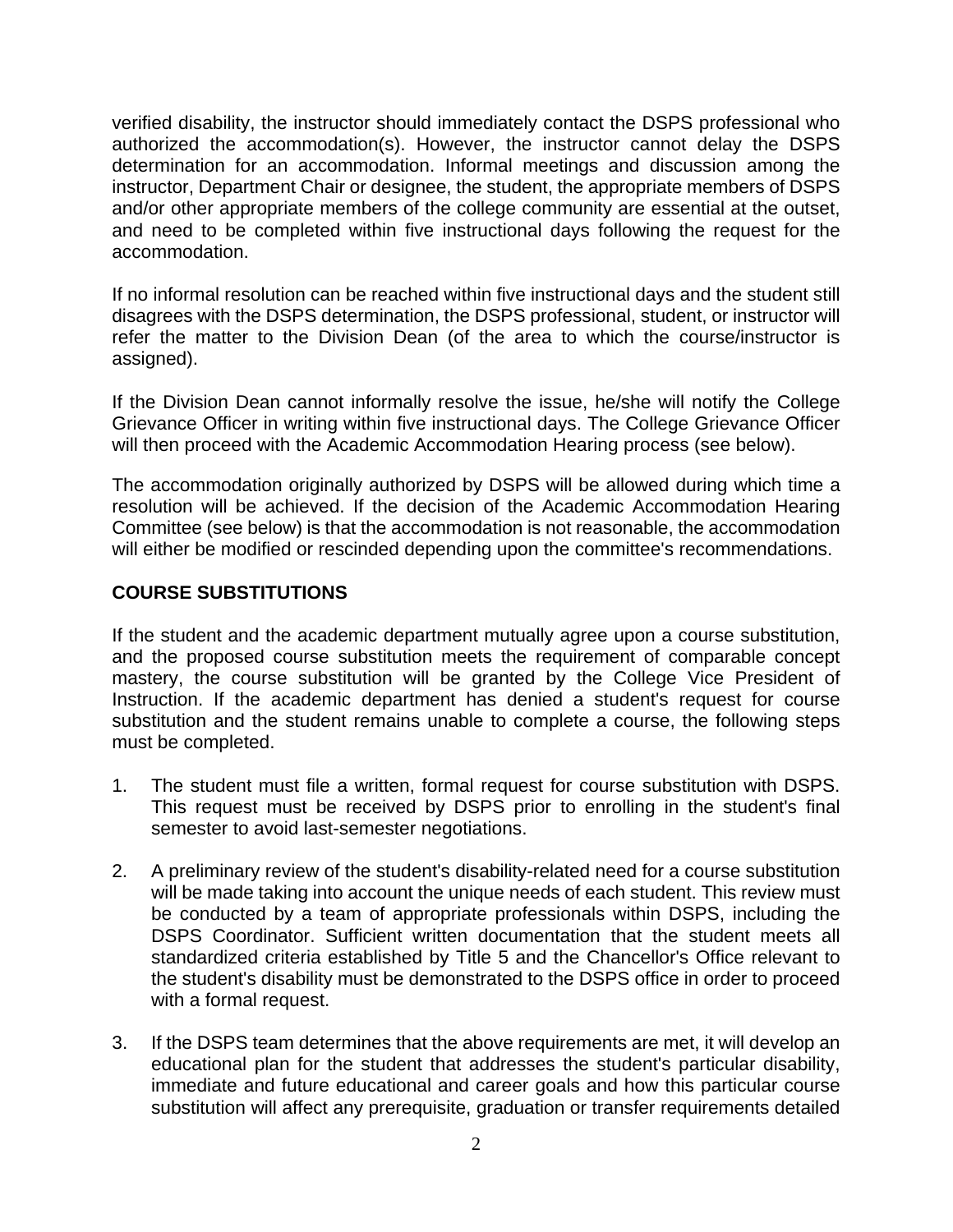by this educational plan. Within five instructional days of receiving the formal request, DSPS will present this plan in writing to an ad hoc committee consisting of the following: one faculty representative, the DSPS Coordinator, the DSPS professional recommending the accommodation, the appropriate Division Dean, the Chair or faculty representative from the department of the course in question, and a designee from the Academic Senate. Within ten instructional days of the referral from DSPS, this committee will determine if the requested course substitution constitutes a fundamental alteration of the educational program. The committee will also develop and submit to the student, a written individualized plan for accommodations or adjustments that address the appropriate educational needs as they relate to the educational goals of the student. The plan developed by the ad hoc committee becomes effective immediately and will be coordinated and implemented by DSPS. The DSPS Coordinator or his/her designee will ensure that the provisions of the plan are followed. If the ad hoc committee cannot reach consensus, then the matter will be referred to the College Grievance Officer to review and begin the Academic Accommodation Hearing Process within five instructional days.

4. Any course substitution provided for students determined to require such an academic accommodation shall guarantee that any grade assigned to these students is based on their ability to demonstrate comparable concept mastery to that of other students enrolled in the course being replaced.

For this reason, special project courses or others designated by the department may be assigned as the appropriate substitution courses and should incorporate those essential concepts as identified in the course outline of record for the course being replaced.

5. If the substituted course is required for transfer, and the student plans to transfer, the student is responsible for contacting the transferring institution regarding the acceptability of the substitution. DSPS does not bear the responsibility or guarantee that a granted course substitution will be accepted by a transferring institution.

## **ACADEMIC ACCOMMODATION HEARING PROCESS**

Students or instructors wishing to appeal a decision made by the College Grievance Officer at the conclusion of the informal resolution process, or a decision made by the ad hoc committee on course substitutions mentioned in item 3 above will file a formal written request for a hearing with the College Grievance Officer.

- 1. The College Grievance Officer is responsible for informing the complainant of his/her rights and responsibilities under these procedures.
- 2. An Academic Accommodation Hearing Committee will be convened by the College Grievance Officer to review the complaint. The committee will be comprised of the following voting members:
	- a. The DSPS Coordinator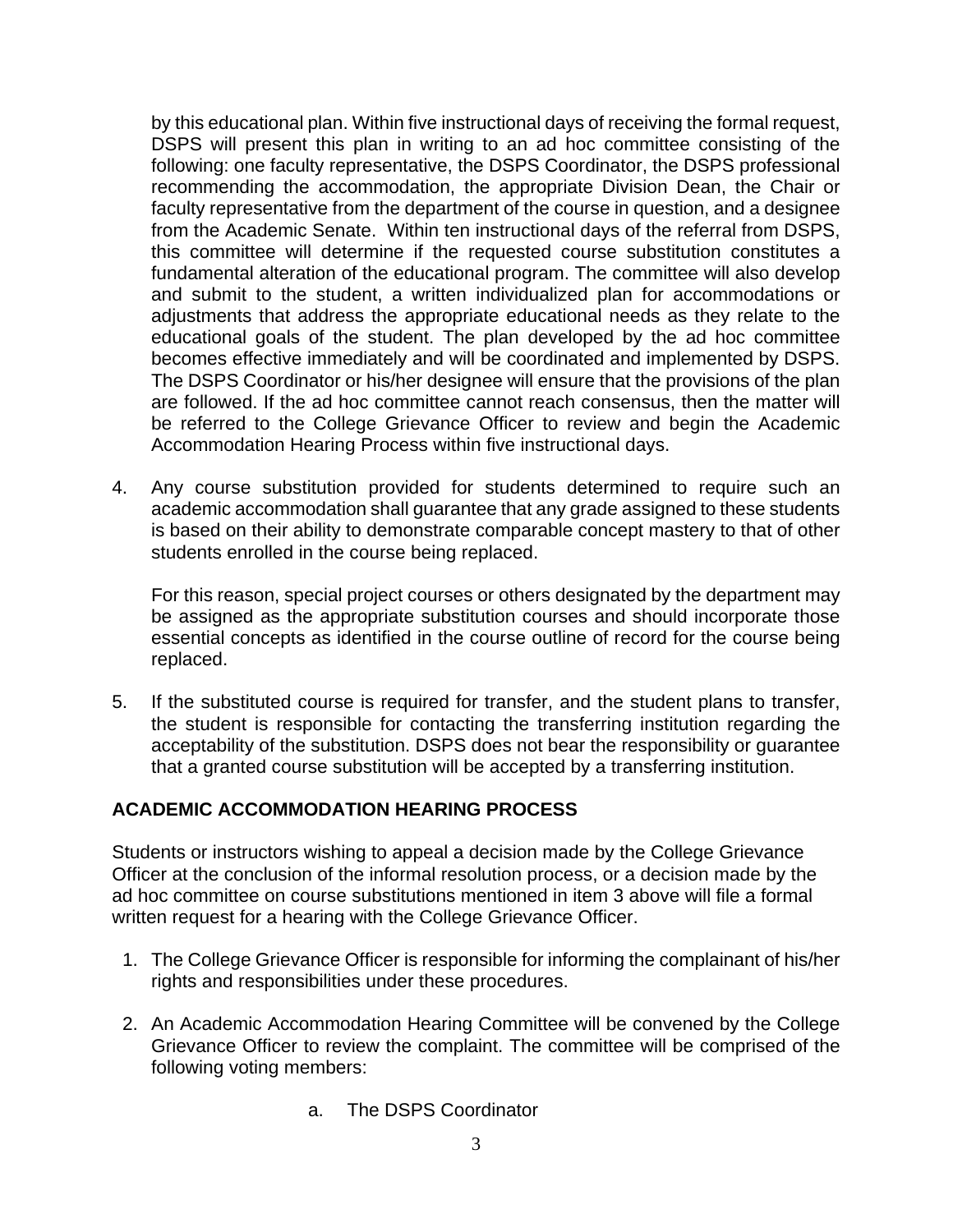- b. The Division Dean (Not from the Division in question)
- c. The appropriate Department Chairperson
- d. Academic Senate President or designee
- 3. The College Grievance Officer shall serve as Chairperson and will vote only in case of a tie and will be responsible for appointing a secretary or provide for a recording and written minutes of the hearing.
- 4. All five voting members, including the chair, shall constitute the quorum by which the hearing may proceed.
- 5. Both parties have the right to present witnesses, testimony and evidence but only as related to the case.
- 6. Both parties have the right to be accompanied by an advocate in the formal appeal hearing. The student, for example, may want to have another student present that is familiar with their condition and circumstances. If an instructor is involved, he/she may wish to have a union representative present. Attorneys are not permitted unless the committee requests the assistance of an attorney to explain any complex legal issues.
- 7. The hearing shall be closed to the public.
- 8. The committee shall judge the evidence presented and shall render a written decision within five instructional days following the conclusion of the hearing; a copy of the decision shall be sent to the College Vice President of Student Services. The College Vice President of Student Services will confer with the College Vice President of Instruction concerning the decision of the committee and will either accept or modify the decision.
- 9. The College Vice President of Student Services shall then inform the complainant and the committee of his/her final action by certified mail within five instructional days of the receipt of the committee's decision regarding his/her decision.
- 10. The College Vice President of Student Services' decision shall be the final decision rendered and shall be implemented within five instructional days.
- 11. Written minutes and an audio recording of the proceedings shall be kept in a confidential file by the College Vice President of Student Services and shall be available to the parties. All documents shall be filed separately from the personnel file of the participants. Records shall be kept for a period of one year.

## **General Provisions**

1. The time limits specified herein shall be considered maximum and every effort shall be made to expedite the process. Time limits may be extended only by mutual consent, in writing.